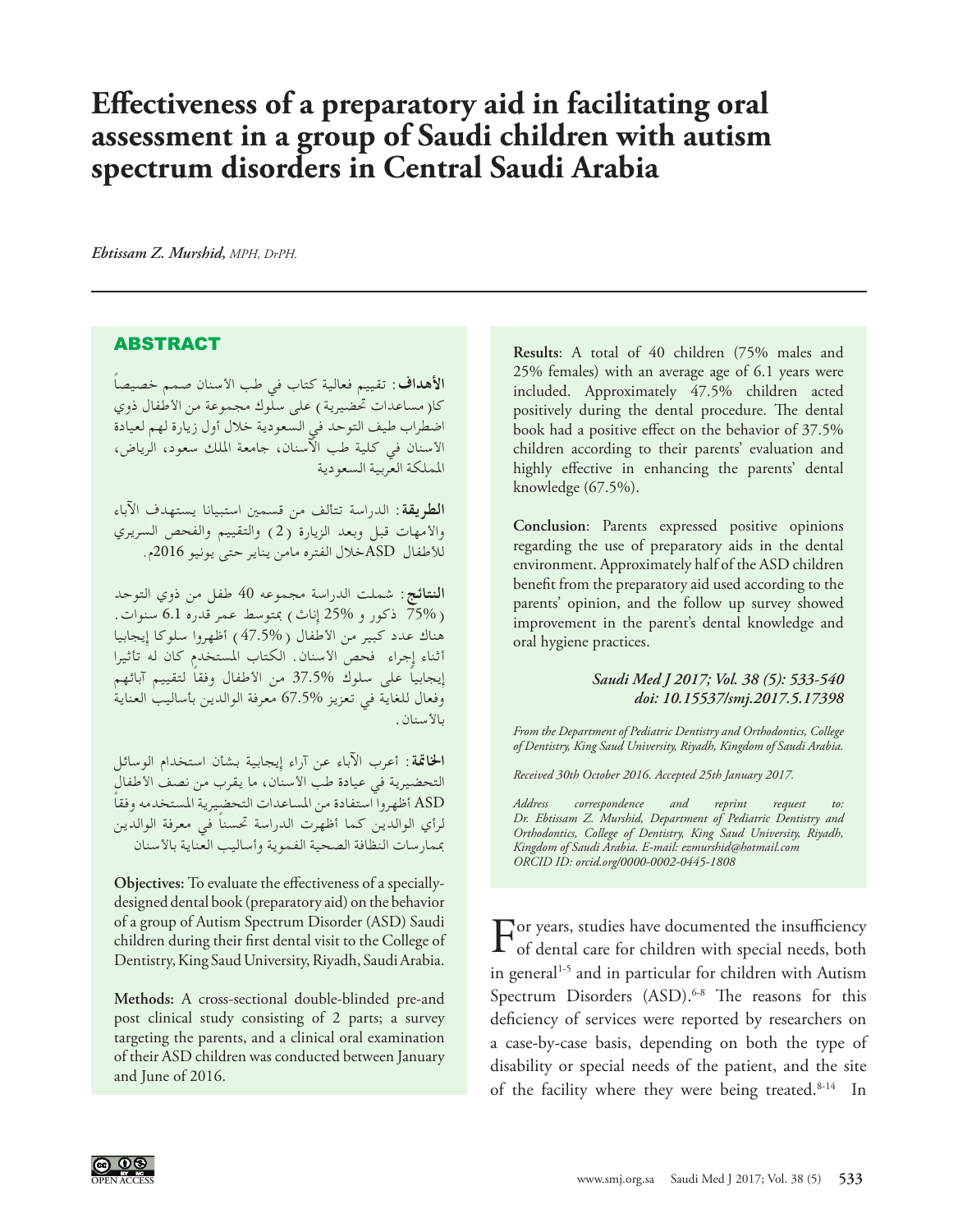cases of children diagnosed with ASD, patients usually show different degrees of pervasive impairment in cognitive and/or perceptional functioning, verbal and nonverbal communication skills and social interaction, repetitive patterns of behaviors/interests/activities, and unpredictable reactions.[6,](#page-6-2)[15-](#page-6-5)[17](#page-6-6) Consequently, and due to the complicated and complex behaviors of this group of ASD children, overall management and dental care become a great challenge for both parents and dentists.[2](#page-6-7),[6](#page-6-2)[,7,](#page-6-8)[13](#page-6-9)[,14](#page-6-4)[,18](#page-6-10) 

The parents' challenge begins with providing proper home dental care for their children and ends with locating a designated clinic designed to accommodate special needs children with a qualified dentist willing to manage and treat them.<sup>[2](#page-6-7)[,8,](#page-6-3)[12,](#page-6-11)19</sup> To overcome such challenges, researchers working in the special needs field published various suggestions and recommendations to help both parents and dentists. For instance, major dental academics highly recommend the introduction of early home dental care, which includes daily toothbrushing and diet control in addition to early dental visits to detect any dental problems and to apply preventive agents[.20](#page-6-13) If the principle of "prevention is better than cure" is important to follow for all children, it is particularly crucial for children with special needs. Furthermore, many special needs organizations have utilized their websites to publish and spread beneficial information, such as different techniques and routines that can be used to manage children with special needs during daily tooth-brushing.<sup>[21](#page-6-14),[22](#page-6-15)</sup> Regarding dental facilities, several recommendations have been published to help general and pediatric dentists in planning the construction of their dental clinics to suit children with special needs.<sup>[23-](#page-7-0)[25](#page-7-1)</sup> Additionally, a number of communication-aided approaches, such as applied behavioral analyses, visual pedagogies, pictorial or iconic images and social stories, have been proposed to aid behavioral changes among people with ASD.[26](#page-7-2)[-28](#page-7-3) However, evidence of the value and effectiveness of such communication aids to improve oral health behaviors is still limited.

In Saudi Arabia, a search of available literature shows no previous studies were conducted to test the

**Disclosure**. Authors have no conflict of interests, and the work was not supported or funded by any drug company.

effectiveness of such aids. In summation, the purpose of this study was to assess the effectiveness of a speciallydesigned dental book on the behavior of a group of ASD children during their first dental visit to the College of Dentistry, King Saud University, Riyadh, Saudi Arabia.

**Methods.** An extensive search of the existing body of published research in this area was conducted by MEDLINE and through secondary references to identify the current published literature. This was a cross-sectional double-blinded pre and post clinical study conducted between January and June 2016. The proposal was submitted, registered and approved by the ethical committee of the College of Dentistry Research Center at the College of Dentistry, King Saud University, Riyadh, Saudi Arabia. This study was conducted in accordance with the principles of the Helsinki Declaration. The study consists of 2 parts; a survey targeting the parents, and a clinical behavioral evaluation of their children. The survey consisted of properly defined interview questions to the parents of ASD children before and after their children's first dental visit using a modified version of a reliable questionnaire used previously[.8](#page-6-3)

Forty children diagnosed with ASD were randomly selected from a special needs registration list, obtained from the College of Dentistry's special needs clinic at the Department of Pediatric Dentistry, King Saud University. The inclusion criteria included children, who, apart from their diagnosis of autism, were otherwise medically fit, with no previous dental experiences, between the ages of 5-9 years of both genders, who had received a copy of the dental book. Parents were contacted via telephone calls in which the purpose of the study was explained to them, with an emphasis on the voluntary participation. Parents were interviewed and the questionnaires completed prior to their first dental visit via telephone calls by a trained research assistant. Children with previous dental experiences were excluded from the study, but were still given appointment in the clinic for regular treatment. The questionnaire was designed to collect sociodemographic information such as: gender, current age of the child, parents' level of education, and family's average income. Also it included questions on the age of their children when diagnosed with ASD, the place of their diagnosis; any disabilities presented by the child; and any medical conditions. In addition, the questionnaire included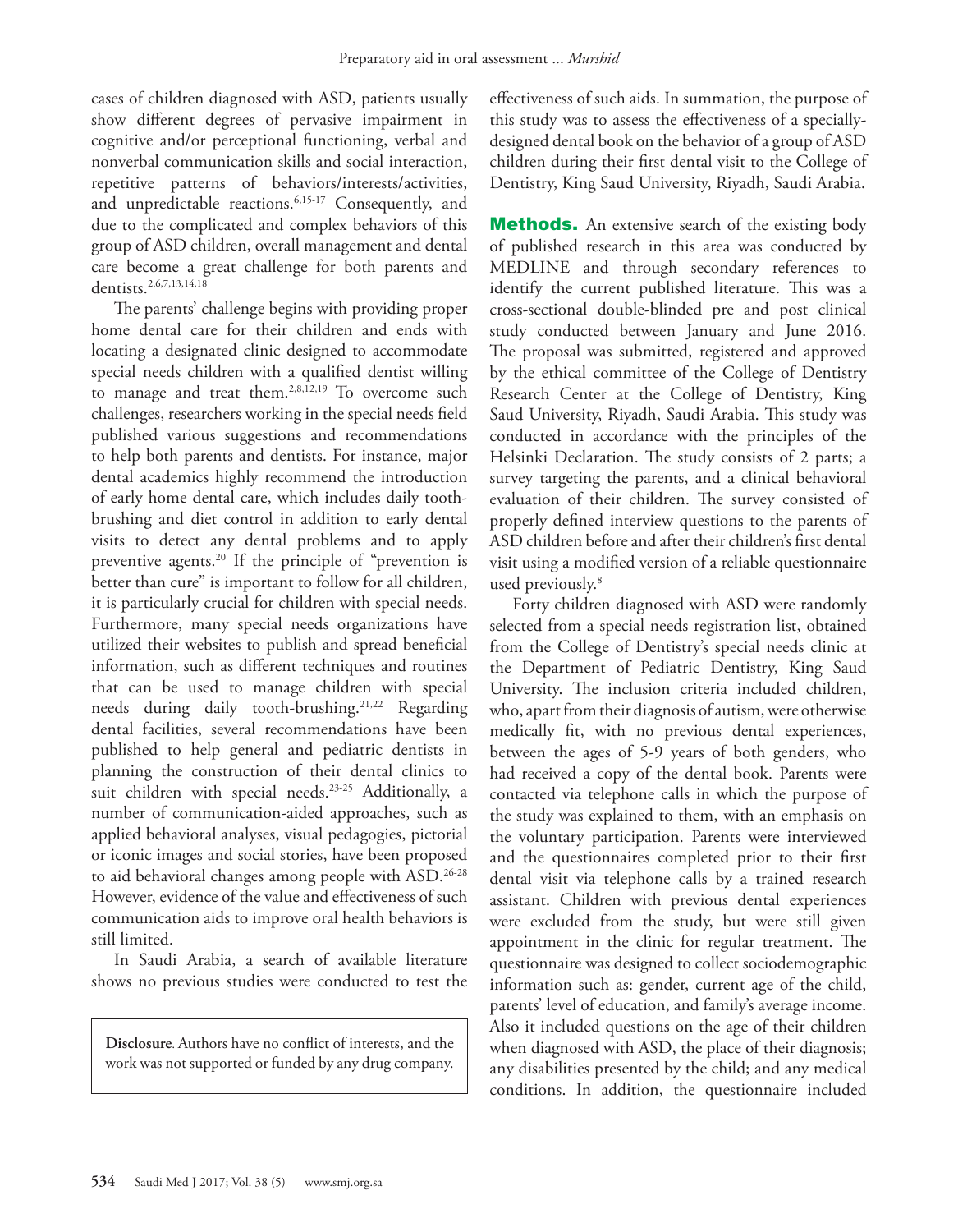questions regarding oral hygiene practice routines (frequencies of tooth brushing and type of tooth paste) and the presence of any dental caries, and other dental problems.

*Preparatory aid.* As part of another project, the author produced a children's book to assist both children and their parents in preparing for their first dental visit. The main features of the book were its simple Arabic language, carefully selected color scheme, and the friendly, inviting cartoons used to portray the characters in the narrative. The book focused on describing the waiting area, dental assistant, dentist, clinic, instruments, and materials to be used to perform a dental examination (namely, prophylaxis and topical fluoride) and other small details to help familiarize parents with the details and layout of the average dental clinic. At the end of the book, there was also a special page dedicated to give parents even more detailed information as well as dental tips and suggestions. The design of the book and language were reviewed and modified by experts in children's Arabic and special education before it was approved and registered at the Ministry of Culture and Information (Registration number ISBN:978-603-02-0122-8). The book is commercially available for purchase at a number of local bookstores under the title "My First Visit to the Dentist" in both Arabic and English (Figure 1).<sup>29</sup> The participating families (n=40) received the book free of charge from the author one week prior to their children's first dental visit. Parents were asked to visit the Pediatric Dentistry Clinic, College of Dentistry without their children to pick up the book and be familiarized with the location of the clinic and how to access the facility. In addition, parents were instructed to read the book with their children every day at the same time of their scheduled appointment at the College of Dentistry to prepare the child for a particular routine. On the scheduled day of the appointment, all the children received oral examinations, prophylaxes, and topical fluoride applications by senior postgraduate pediatric dental students as part of their regular special needs clinic.

To eliminate subjective bias, a double-blind experiment format was followed, where both the students and the investigator: who was clinically supervising, were not aware which children had received the preparatory book. The Frankl<sup>30</sup> behavior scale was used to evaluate the behavior of the children during the first dental visit



Figure 1 - The cover of the book entitled "My First Visit to the Dentist". Registration number ISBN:978-603-02-0122-8.

procedure by the parents and the postgraduate students. The College of Dentistry's standard clinical form of the Department of Pediatric Dentistry Clinic was used to record the clinical findings and the children's behavioral levels according to the postgraduate students' evaluation. The parents' opinion on the effectiveness of the dental book on their children's behavior and on their own dental knowledge was recorded by interviewing the parents via another telephone call after the completion of the dental appointment. Parents were asked to rate the effectiveness of the book on the behavior of their children and on their own knowledge starting from 0 as absolutely not effective to 5 as highly effective.

Those patients who returned for a recall appointment 4 months later were asked to complete a follow-up survey of a few questions. The follow up survey evaluated preparatory aid use and the caregiver's opinion of its effectiveness after the dental treatment visit.

*Data analysis.* Data were entered into the computer and analyzed using the Statistical Program for Social Sciences (SPSS) version 21.0 (IBM Inc, Chicago, USA). Descriptive statistics (mean, standard deviation, frequencies, and percentages) were calculated for quantitative and categorical variables. Pearson's Chi-square test was used to observe the association between 2 categorical variables. Non-parametric statistical tests (Krushkal Wallis test and Mann-Whitney test) were used to compare the mean ranks of the response scores towards book aid by parents in relation to the study variables with more than 2 categories. Wilcoxon sign rank test was used to compare the response scores towards book aid by parents at 2 time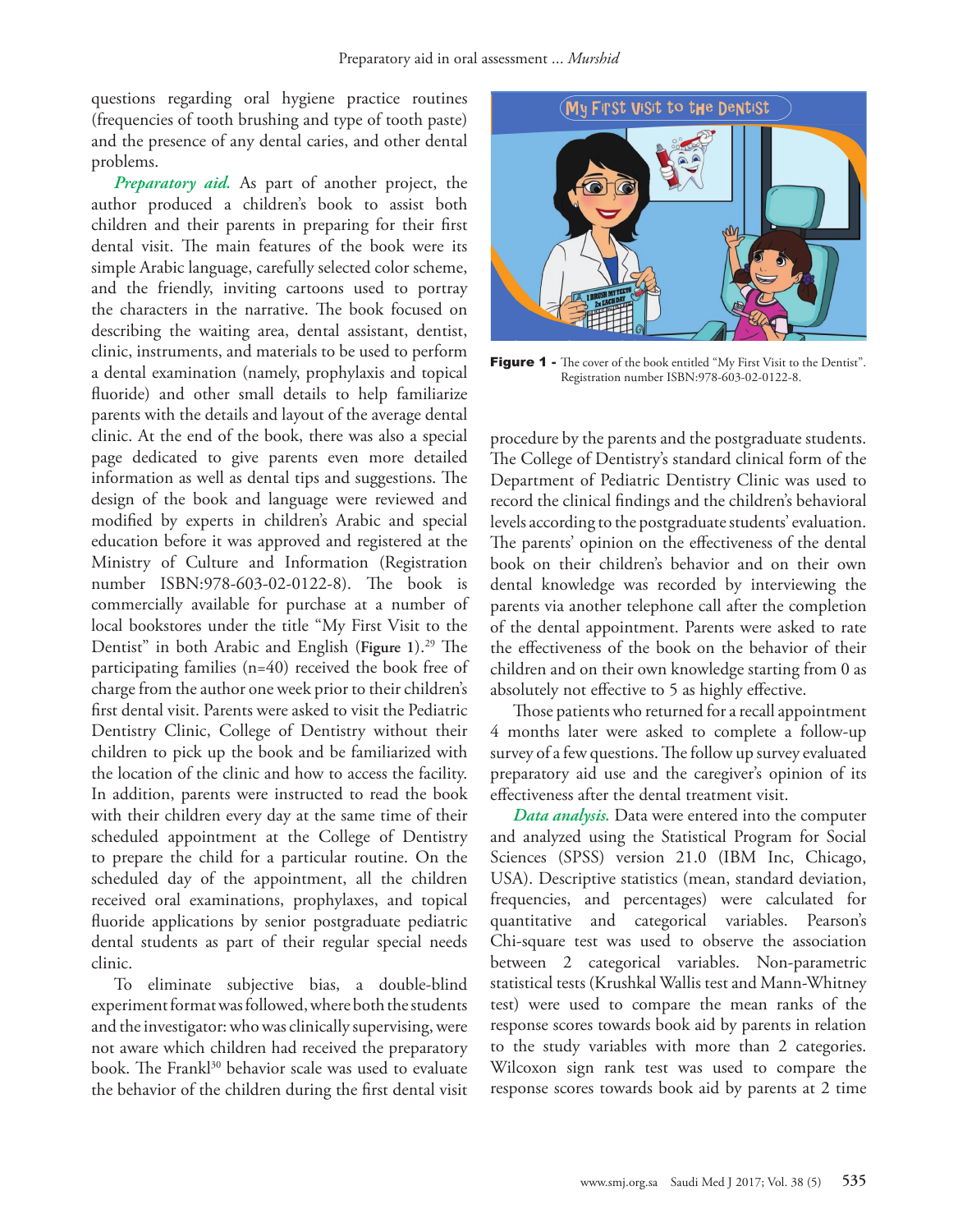points (first visit and after 4 months. A *p*-value of ≤0.05 was used to report the statistical significance of results.<sup>31</sup>

**Results.** Forty families were included in the study and received the preparatory dental book before their first dental visit. The average age of the children was 6.1 years (75% males and 25% females). Most children (67.5%) were diagnosed with ASD in government hospitals. Twenty percent had mental disabilities. The parents' educational levels ranged between elementary and college graduates with a higher percentage of high school graduates among the mothers and college graduates among the fathers. In regards to the average family income, 50% of the participants had a monthly average family income of 5,000 to 10,000 Saudi Riyals (**Table 1**).

More than half (57.5%) of children practiced tooth-brushing irregularly, and 82.5% of them used toothbrushes, whereas 57.5% used fluoridated toothpaste. Most (62.5%) children received help during toothbrushing from their mothers and 50% had

Table 1 - Sociodemographic characteristics of 40 autistic children who received the preparatory dental book before the first dental visit  $(N=40)$ .

| Sociodemographic variables                        | (9/0)<br>$\mathbf n$    |
|---------------------------------------------------|-------------------------|
| Age (years) (mean $\pm$ SD)                       | $6.1 + 1.2$             |
| Age at diagnosis (years) (mean $\pm$ SD)          | $2.6 + 0.9$             |
| Gender                                            |                         |
| Male                                              | 30 (75.0)               |
| Female                                            | 10(25.0)                |
| Place of diagnosis with Autism Spectrum Disorders |                         |
| Governmental Hospital                             | 27(67.5)                |
| Private Clinic                                    | 8(20.5)                 |
| University Hospital                               | 5(12.5)                 |
| Children's disability                             |                         |
| Mental disabilities and seizures                  | 8(20.0)                 |
| No disability                                     | 32(80.0)                |
| Mothers' educational level                        |                         |
| Elementary                                        | 7(17.5)                 |
| Secondary                                         | 2(5.0)                  |
| High school                                       | 15(37.5)                |
| Diploma                                           | 2(5.0)                  |
| College                                           | 14(35.0)                |
| Fathers' educational level                        |                         |
| Elementary                                        | $\overline{3}$<br>(7.5) |
| Secondary                                         | (2.5)<br>1.             |
| High school                                       | 11(27.5)                |
| Diploma                                           | (7.5)<br>3              |
| College                                           | 22(55.0)                |
| Family income (Saudi Riyals)                      |                         |
| < 5000                                            | 2(5.0)                  |
| $>5000-10000$                                     | 20(50.0)                |
| $>1000-20000$                                     | 15(37.5)                |
| >20000                                            | (7.5)<br>3              |

dental problems. Approximately 47.5% children acted positively during their dental procedures (**Table 2**).

The data shows that the book was effective on the behavior of 37.5% of children according to their parents' opinion, whereas 97.5% of parents thought the book was effective or highly effective in increasing their own dental knowledge (**Table 3**).

The parents' opinion regarding the effectiveness of the dental book on their children's behavior and on their own dental knowledge when compared with relation to the pattern of brushing teeth, helping in brushing, dental problems, behavior during treatment and reason

Table 2 - Distribution of study variables (toothbrushing, behavior, and dental problems) among 40 autistic children.

| Study variables                    | (9/0)<br>$\mathbf n$ |
|------------------------------------|----------------------|
| <b>Frequency of tooth brushing</b> |                      |
| Irregular                          | 23(57.5)             |
| Once a day                         | 7(17.5)              |
| More than once                     | 10(25.0)             |
| Tools used                         |                      |
| Brush and tooth paste              | 33 (82.5)            |
| No answer                          | 7(17.5)              |
| Type of tooth paste                |                      |
| With fluoride                      | 23(57.5)             |
| No answer                          | 8(20.0)              |
| Don't know                         | 9(22.5)              |
| Helper during brushing             |                      |
| Mother                             | 25(62.5)             |
| Nanny                              | 5(12.5)              |
| Child himself/herself              | 4(10.0)              |
| No answer                          | 6(15.0)              |
| Dental problems                    |                      |
| Yes                                | 20(50.0)             |
| No                                 | 20(50.0)             |
| Behavior during treatment          |                      |
| Definitely positive                | (2.5)<br>1           |
| Positive                           | 18 (45.0)            |
| Negative                           | 13 (32.5)            |
| Definitely negative                | 8(20.0)              |

| <b>Table 3</b> - Distribution of parents responses in regards to the dental |
|-----------------------------------------------------------------------------|
| book effectiveness on their Autism Spectrum Disorder child's                |
| behavior, and their own dental knowledge $(N=40)$ .                         |

| Responses                          | n  | (9/0)    |
|------------------------------------|----|----------|
| Effect of using aid on the child   |    |          |
| Absolutely not effective           |    | 11(27.5) |
| Not effective                      |    | 8(20.0)  |
| Neutral                            |    | 6(15.0)  |
| Less effective                     |    | 7(17.5)  |
| Effective                          |    | 7(17.5)  |
| Highly effective                   | 1. | (2.5)    |
| Effect of using aid on the parents |    |          |
| Not effective                      |    | (2.5)    |
| Effective                          |    | 12(30.0) |
| Highly effective                   |    | (67.5)   |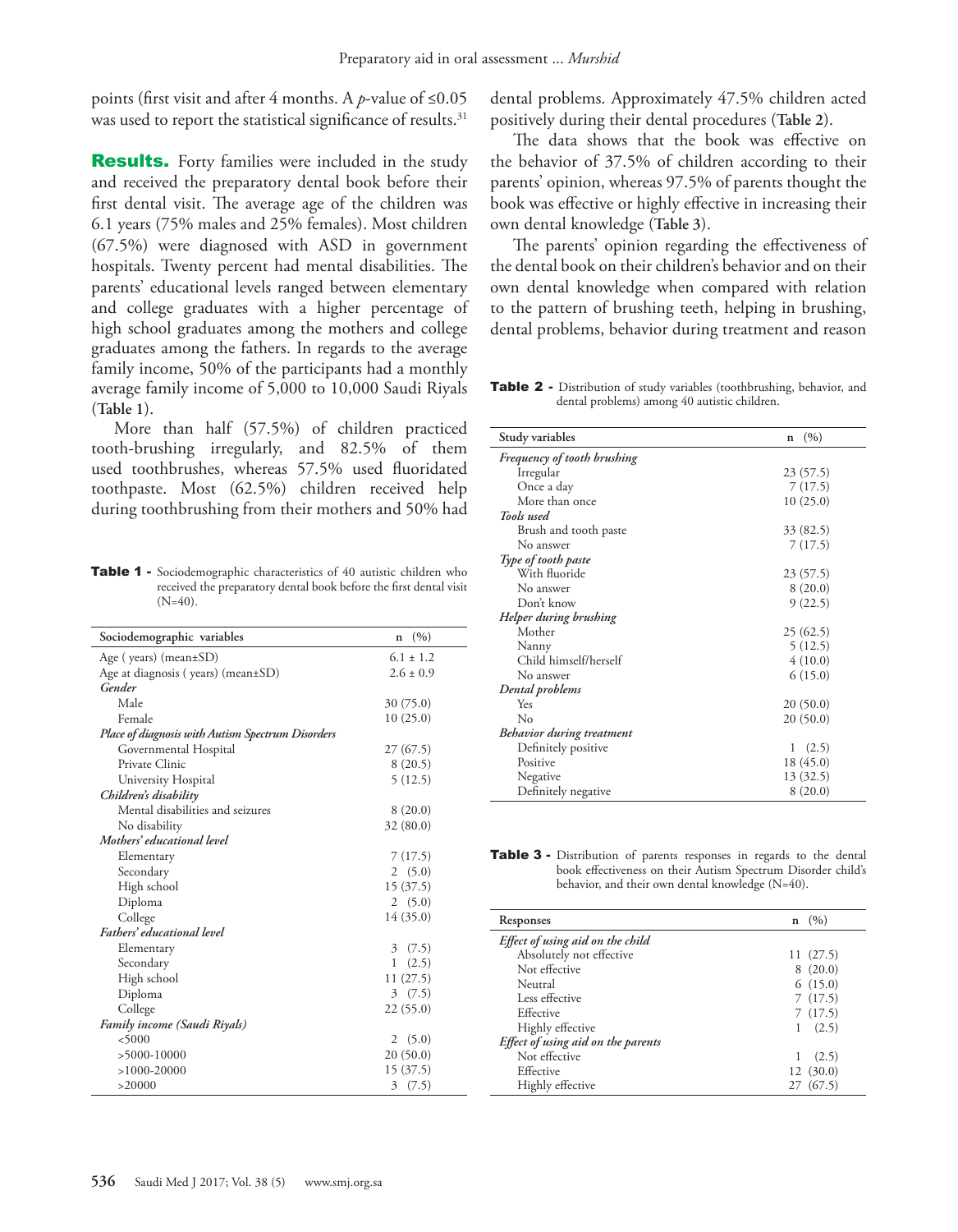for not treating was analyzed. The analysis of the scores of the effect of the dental book on children shows a statistically significant difference in the mean rank of scores in relation to their pattern of brushing teeth, dental problems, behavior during treatment, and reason for not seeking treatment. The scores are statistically significantly higher in children who brushed  $\geq 1$  time, when compared with children who were irregular in their brushing  $(p=0.001)$ . The scores were statistically significantly higher in children with dental problems, when compared with children without dental problems  $(p<0.001)$ . The scores were statistically significantly higher in children with positive behavior during treatment compared with negative behavior (*p*<0.001). Scores were statistically significantly higher in children who mentioned 'no pain' as the reason for not seeking dental treatment, when compared with children who selected other reasons such as no special clinic, negative behavior, and no appointments (*p*<0.001) (**Table 4)**.

The analysis of scores of the effect of the dental book on parents shows statistically significant differences in the mean rank of scores, in relation to their dental problems, behavior during treatment, and reasons for not seeking dental treatment. The scores are statistically significantly higher in children who did not have dental problems, when compared with children who had dental problems (*p*=0.013). The scores were statistically significantly higher in children with positive behavior treatment when compared with children with negative behavior (*p*=0.002). The scores were statistically significantly higher in children who had mentioned 'no pain' as the reason for not seeking dental treatment, when compared with children who gave other reasons no special clinic, negative behavior and no appointments (*p*=0.015) (**Table 4**). The effectiveness of the dental book was assessed by comparing the distribution of responses towards the variables: pattern of brushing teeth, helping in brushing, tools used for brushing, type of tooth paste, dental problem, and behavior during treatment at the time of receiving the dental book and after 4 months of follow up. There was a statistically significant difference in the response of pattern of tooth brushing, where 57.5% of children who used irregular tooth brushing at the time of receiving the dental book were reduced to 35% after using the dental book and brushing teeth for one time has increased from 17.5% to 42.5%, which is

Table 4 - Comparison of mean ranks of autistic children's parents responses towards association between dental care aid in relation to other study variables of autistic children (N=40).

| <b>Table 5 -</b> Comparison of study variables (tooth brushing, disability, and |
|---------------------------------------------------------------------------------|
| dental problems) of autistic children $(N=40)$ who had received                 |
| dental care aid and after 4-5 months (follow up).                               |

| Study variables                          | Effect of using<br>aid on child |             | Effect of using<br>aid on parents |            |
|------------------------------------------|---------------------------------|-------------|-----------------------------------|------------|
|                                          | Mean<br>ranks                   | P-value     | Mean<br>ranks                     | $P$ -value |
| <b>Brushing</b> teeth                    |                                 | $0.001*$    |                                   | 0.518      |
| Irregular                                | 15.83                           |             | 19.09                             |            |
| One time                                 | 20.00                           |             | 21.43                             |            |
| More than one time                       | 31.60                           |             | 23.10                             |            |
| Helping in brushing                      |                                 | 0.050       |                                   | 0.637      |
| Mother                                   | 23.30                           |             | 21.28                             |            |
| Nanny                                    | 20.40                           |             | 23.10                             |            |
| Child himself/herself                    | 20.75                           |             | 17.25                             |            |
| Not applicable                           | 8.75                            |             | 17.25                             |            |
| Dental problem                           |                                 | $< 0.001*$  |                                   | $0.013*$   |
| Yes                                      | 11.80                           |             | 15.95                             |            |
| $\rm No$                                 | 29.20                           |             | 25.05                             |            |
| <b>Behavior during Tx</b>                |                                 | $< 0.001*$  |                                   | $0.002*$   |
| Positive                                 | 29.92                           |             | 25.97                             |            |
| Negative                                 | 14.92                           |             | 16.00                             |            |
| Definitely negative                      | 7.19                            |             | 14.81                             |            |
| Reason for not treating                  |                                 | ${<}0.001*$ |                                   | $0.015*$   |
| No special clinic                        | 17.53                           |             | 16.60                             |            |
| No pain                                  | 31.36                           |             | 27.00                             |            |
| Negative behavior                        | 11.31                           |             | 16.44                             |            |
| No appointments                          | 9.17                            |             | 20.50                             |            |
| *Statistical significant, Tx - treatment |                                 |             |                                   |            |

| Study variables           | After receiving<br>dental care<br>aid      | After 4-5<br>months<br>(follow up) | P-value     |
|---------------------------|--------------------------------------------|------------------------------------|-------------|
| Pattern of tooth brushing |                                            |                                    | $0.021*$    |
| Irregular                 | 23(57.5)                                   | 14(35.0)                           |             |
| One time                  | 7(17.5)                                    | 17(42.5)                           |             |
| More than one time        | 10(25.0)                                   | 9(22.5)                            |             |
| Helper for brushing       |                                            |                                    | 0.820       |
| Mother                    | 25(62.5)                                   | 35 (87.5)                          |             |
| Nanny                     | 5(12.5)                                    | 4(10.0)                            |             |
| Child himself/herself     | 4(10.0)                                    | 1(2.5)                             |             |
| Not applicable            | 6(15.0)                                    |                                    |             |
| Tools used                |                                            |                                    |             |
| Brush and toothpaste      | 33 (82.5)                                  | 40 (100)                           |             |
| Not applicable            | 7(17.5)                                    |                                    |             |
| Type of toothpaste        |                                            |                                    |             |
| With flouride             | 23(57.5)                                   | 40 (100)                           |             |
| Not applicable            | 8(20.0)                                    |                                    |             |
| Don't know                | 9(22.5)                                    |                                    |             |
| Dental problems           |                                            |                                    | $0.005*$    |
| Yes                       | 20(50.0)                                   | 12(30.0)                           |             |
| No                        | 20(50.0)                                   | 28 (70.0)                          |             |
| <b>Behavior during Tx</b> |                                            |                                    | ${<}0.001*$ |
| Definitely positive       | (0.0)<br>$\mathbf{0}$                      | (0.0)<br>$\sigma$                  |             |
| Positive                  | 19(47.5)                                   | 32(80.0)                           |             |
| Negative                  | 13 (32.5)                                  | 5(12.5)                            |             |
| Definitely negative       | 8(20.0)                                    | (7.5)<br>3                         |             |
|                           | *Statistically significant, Tx - treatment |                                    |             |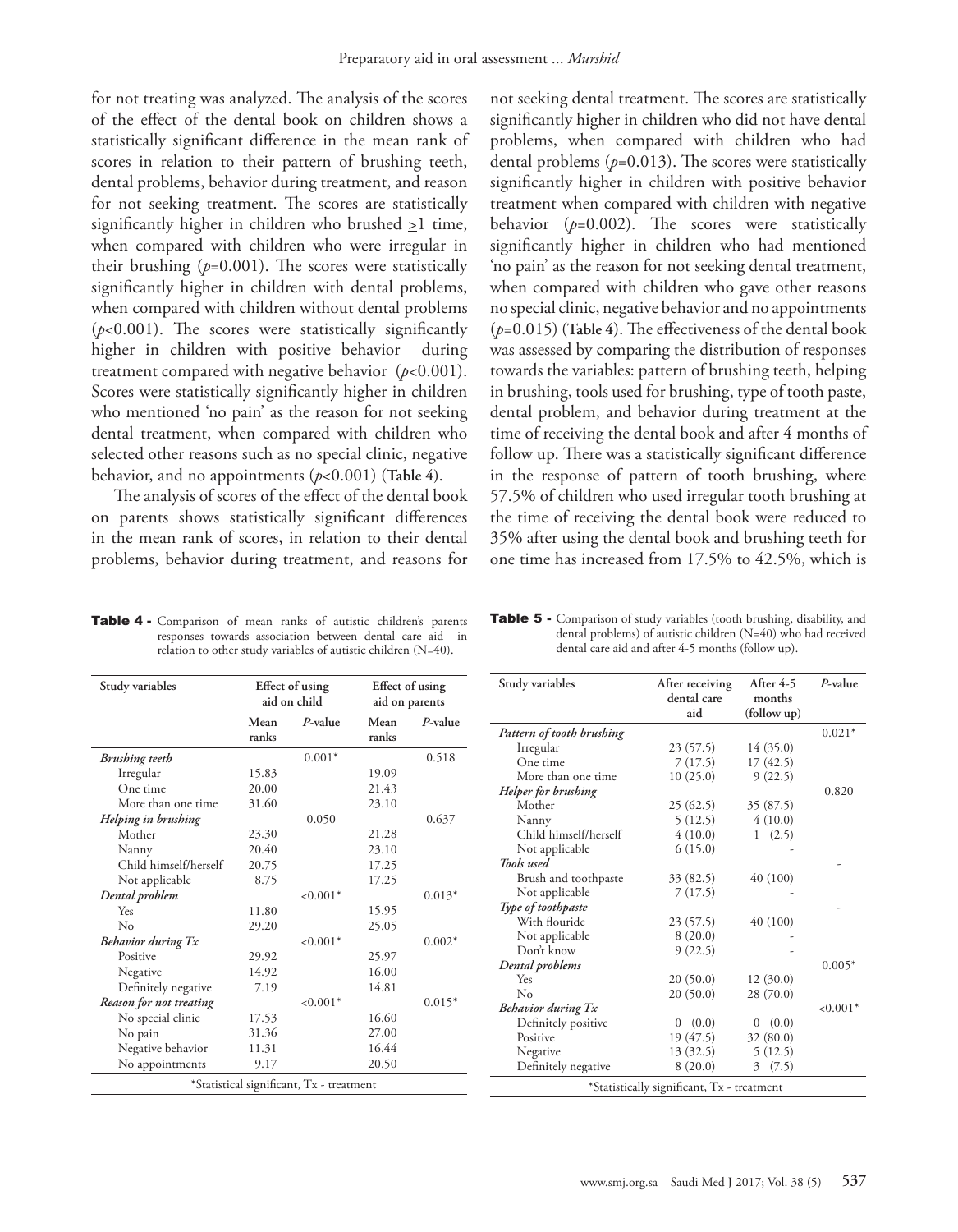statistically significant  $(p=0.021)$ . In addition, there was a statistically significant difference in the distribution of the response towards dental problems, in which 50% of children who had dental problems at the time of receiving the dental book were reduced to 30% after using the dental book  $(p=0.005)$ . Also the proportion of children who had positive behavior during treatment at the time of receiving the dental book (47.5%) increased to 80% after using the dental book, which is highly statistically significant (*p*<0.001) (**Table 5)**.

**Discussion.** Children with ASD may be incapable of cooperating in the dental setting as their developmental impairments may lead to great difficulty in interacting with the dental team and understanding and following instructions. Compliance could be enhanced by the use of the traditional tell-show-feeldo technique and by giving short, clear commands and positive verbal reinforcements[.6,](#page-6-2)[23](#page-7-0),[32](#page-7-6) In the event of failure on that front, the use of pharmacological behavioral management aids such as nitrous oxide, conscious sedation and general anesthesia often become the alternative of choice, especially for those requiring extensive dental treatment. However, the parents of children with ASD tend to prefer more basic and less invasive techniques that are less costly and less likely to pose medical risks to their children[.33](#page-7-7) 

Educational and behavioral preparation aids such as visual pedagogy, tablets and computer applications, social stories, <sup>21,[34,](#page-7-8)35</sup> books and pictures series can also be used to describe a situation and designed to prepare a child for a new experience.<sup>26[,36](#page-7-10),37</sup> However, as in the case of other behavioral management techniques, they are not effective for every child. Despite that, they are relatively inexpensive, easy to administer, and have been shown to be useful in affecting non-dental behavioral changes for up to 60% of ASD children.<sup>27,38</sup> This level of success may therefore be achievable with similar types of dental aids preparation. The use of such simple aids is not only potentially effective, but has also been shown to be an intervention that is well accepted by families that have used them.[37](#page-7-11),[39](#page-7-14)

A search of available literature reveals no studies were conducted in Saudi Arabia to test the effectiveness of the previously mentioned educational and behavioral aids on ASD children in the dental setting. Resistance to changes in daily routine has been recognized to limit ASD patients in developing a positive attitude at the dental clinic.[25](#page-7-1),[40](#page-7-15) Accordingly, in this study, a costumed rate, time, and immediacy routine in introducing the dental book information to the participated children were followed with anticipation to achieve a positive attitude towards their dental visit. The effectiveness of such a routine was also supported by Floyd et  $al<sup>41</sup>$  in a qualitative observations study.

Structural language anomalies, impairments, and learning disabilities in children with ASD have been theoretically and practically documented.<sup>42</sup> The children selected for this study were between the ages of 5 and 9 years, diagnosed with ASD, and not misdiagnosed with other disabilities with similar symptoms to autism. Furthermore, most children with ASD have their introduction to reading and writing skills at roughly this age. $42,43$ 

The effect of the book used in this study was not as prominent in children as that of their parents. Many parents considered the book effective on their children's behavior in various degrees during the first dental visit and the treatment visits. Conversely, other parents thought that their children did not dedicate much attention in following the sequence of the pictures or that the book simply did not interest them, which was not unexpected, knowing the nature of the ASD and that some of the children had mental disabilities. However, the book was greatly appreciated by almost all of the participating parents who considered the book highly useful to the extent of their dental knowledge. In addition, the parents expressed their gratitude for the opportunity to prepare themselves for the dental visit according to what they read in the book. Furthermore, the parents expressed their gratitude to the research assistant during phone calls regarding the effort made to invent new aids to help them and their children to achieve a smooth first dental visit. It was encouraging that none of the parents thought the book was definitely not effective or slightly not effective for their own dental knowledge. Even though the parents' opinion about the use of alternative aids was not part of the questionnaires, a number of parents suggested the use of actual pictures as an alternative to the cartoons used in the dental book to make the pictures more realistic to the perception of their children. Some other parents suggested an electronic copy of the book as an alternative, because their children preferred to interact with digital and computer applications over standard paper books. This may reflect the power of media on both children in general and ASD children specifically, though this assumption likely warrants further investigation. Marion and his group of researchers reported similar parents' propositions.[39](#page-7-14)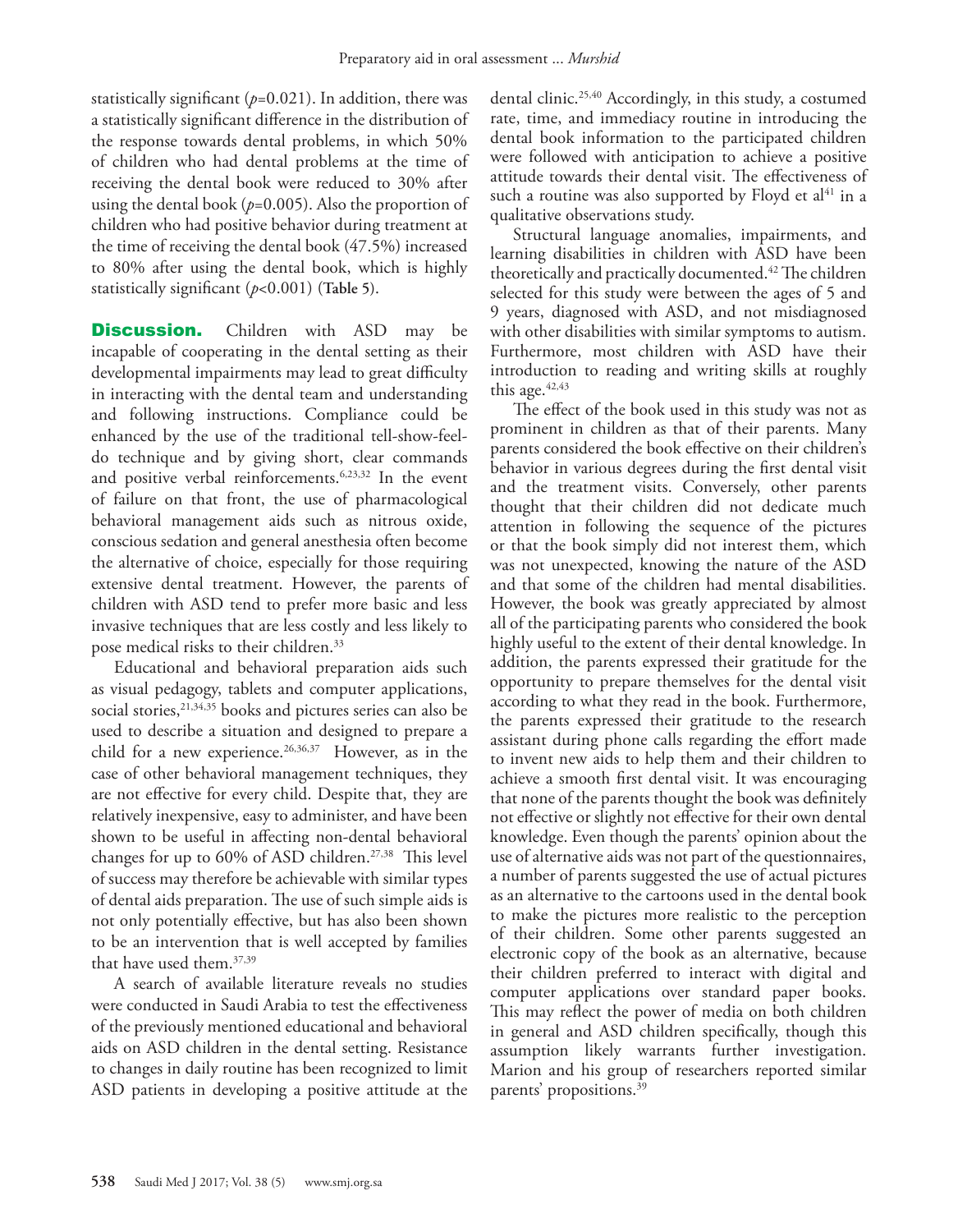In general, it is difficult to gauge the effectiveness of such preparatory aids on ASD children or their preference of digital or regular aids. But according to the parents' feedback, it is highly recommended to dental clinics to use preparatory aids in multiple formats and make them available to families with special needs. Whilst we have no way of knowing truly how much the children themselves may benefit from these aids, their parents, at the very least, could find some assistance and maybe even comfort in knowing that they are not alone in their struggle and that resources exist to aid them in their endeavors. The level of the parent's education and the average family income made no significant differences to the results of the current study.

This was a preliminary investigation of the use of dental preparatory aids for children with ASD in Saudi Arabia. Further research should investigate the effectiveness of different aids in improving patient behavior in the dental environment and focus on the optimum timing and frequency of use.

*Study limitations.* Limitations of the study included a small sample size, limited follow up cases, and the use of only one type of preparatory aid.

In conclusion, parents expressed positive opinions regarding the use of preparatory aids in the dental environment. A large group of the ASD children studied benefited from the preparatory aid used according to parents' opinion and the follow up survey showed improvement in the parent's dental knowledge and oral hygiene practices.

Recognizing children with ASD as individuals and utilizing principles of learning by a dental team can provide high-quality dental care for patients with ASD. Further study by including a larger sample sizes of children with ASD in Saudi Arabia is highly recommended.

## References

- <span id="page-6-0"></span> 1. [Tandon S, Sudha P. Dental care of disabled children. A pilot](https://www.ncbi.nlm.nih.gov/pubmed/2952773)  study. *[Indian Soc Pedod Prev Dent](https://www.ncbi.nlm.nih.gov/pubmed/2952773)* 1986; 4: 25-31.
- <span id="page-6-7"></span> 2. [Nelson LP, Getzin A, Graham D, Zhou J, Wagle EM,](https://www.ncbi.nlm.nih.gov/pubmed/21406145)  [McQuiston J, et al. Unmet dental needs and barriers to care](https://www.ncbi.nlm.nih.gov/pubmed/21406145)  [for children with significant special health care needs.](https://www.ncbi.nlm.nih.gov/pubmed/21406145) *Pediatr Dent* [2011; 33: 29-36.](https://www.ncbi.nlm.nih.gov/pubmed/21406145)
- 3. [Isong I, Dantas L, Gerard M, Kuhlthau K. Oral health](https://www.ncbi.nlm.nih.gov/pubmed/25614878)  [disparities and unmet dental needs among preschool children](https://www.ncbi.nlm.nih.gov/pubmed/25614878)  [in Chelsea, MA: Exploring mechanisms, defining solutions.](https://www.ncbi.nlm.nih.gov/pubmed/25614878) *J Oral Hyg Health* [2014; 2: 1000138.](https://www.ncbi.nlm.nih.gov/pubmed/25614878)
- 4. [Delinger J, Gadbury-Amyot CC, Mitchell TV, Williams KB. A](https://www.ncbi.nlm.nih.gov/pubmed/?term=Delinger+J%2C+Gadbury-Amyot+CC%2C+Mitchell+TV%2C+Williams+KB.+A+qualitative+study+of+extended+care+permit+dental+hygienists+in+Kansas.+J+Dent+Hyg+2014%3B+88(3)%3A160-72.)  [qualitative study of extended care permit dental hygienists in](https://www.ncbi.nlm.nih.gov/pubmed/?term=Delinger+J%2C+Gadbury-Amyot+CC%2C+Mitchell+TV%2C+Williams+KB.+A+qualitative+study+of+extended+care+permit+dental+hygienists+in+Kansas.+J+Dent+Hyg+2014%3B+88(3)%3A160-72.)  Kansas. *J Dent Hyg* [2014; 88: 160-172.](https://www.ncbi.nlm.nih.gov/pubmed/?term=Delinger+J%2C+Gadbury-Amyot+CC%2C+Mitchell+TV%2C+Williams+KB.+A+qualitative+study+of+extended+care+permit+dental+hygienists+in+Kansas.+J+Dent+Hyg+2014%3B+88(3)%3A160-72.)
- <span id="page-6-1"></span> 5. [Huebner CE, Chi DL, Masterson E, Milgrom P. Preventive](https://www.ncbi.nlm.nih.gov/pmc/articles/PMC4312543/) [dental health care experiences of preschool-age children with](https://www.ncbi.nlm.nih.gov/pmc/articles/PMC4312543/) [special health care needs.](https://www.ncbi.nlm.nih.gov/pmc/articles/PMC4312543/) *Spec Care Dentist* 2015; 35: 68-77.
- <span id="page-6-2"></span> 6. [Klein U, Nowak AJ. Autistic disorder: A review for the pediatric](https://www.ncbi.nlm.nih.gov/pubmed/9803429) dentist. *Pediatr Dent* [1998; 20: 312-317.](https://www.ncbi.nlm.nih.gov/pubmed/9803429)
- <span id="page-6-8"></span> 7. [Murshid EZ. Oral health status, dental needs, habits and](https://www.ncbi.nlm.nih.gov/pmc/articles/PMC4707405/) [behavioral attitude towards dental treatment of a group of](https://www.ncbi.nlm.nih.gov/pmc/articles/PMC4707405/) [autistic children in Riyadh, Saudi Arabia.](https://www.ncbi.nlm.nih.gov/pmc/articles/PMC4707405/) *Saudi Dent J* 2005; [17: 132-139.](https://www.ncbi.nlm.nih.gov/pmc/articles/PMC4707405/)
- <span id="page-6-3"></span> 8. [Murshid EZ. Characteristics and dental experiences of autistic](http://link.springer.com/article/10.1007/s10803-011-1188-y) [children in Saudi Arabia: cross-sectional study.](http://link.springer.com/article/10.1007/s10803-011-1188-y) *J Autism Dev Disord* [2011; 41: 1629-1634.](http://link.springer.com/article/10.1007/s10803-011-1188-y)
- 9. [Fahlvik-Planefeldt C, Herrström P. Dental care of autistic](https://www.researchgate.net/publication/11546918_Dental_care_of_autistic_children_within_the_non-specialized_Public_Dental_Service) [children within the non-specialized Public Dental Service.](https://www.researchgate.net/publication/11546918_Dental_care_of_autistic_children_within_the_non-specialized_Public_Dental_Service) *Swed Dent J* [2001; 25: 113-118.](https://www.researchgate.net/publication/11546918_Dental_care_of_autistic_children_within_the_non-specialized_Public_Dental_Service)
- 10. [Desai M, Messer LB, Calache H. A study of the dental](https://www.ncbi.nlm.nih.gov/pubmed/11355240) [treatment needs of children with disabilities in Melbourne,](https://www.ncbi.nlm.nih.gov/pubmed/11355240) Australia. *Aust Dent J* [2001; 46: 41-50.](https://www.ncbi.nlm.nih.gov/pubmed/11355240)
- 11. [Kogan MD, Strickland BB, Blumberg SJ, Singh GK, Perrin](https://www.ncbi.nlm.nih.gov/pubmed/19047216) [JM, van Dyck PC. A national profile of the health care](https://www.ncbi.nlm.nih.gov/pubmed/19047216) [experiences and family impact of autism spectrum disorder](https://www.ncbi.nlm.nih.gov/pubmed/19047216) [among children in the United States, 2005-2006.](https://www.ncbi.nlm.nih.gov/pubmed/19047216) *Pediatrics* [2008; 122: e1149-e1158.](https://www.ncbi.nlm.nih.gov/pubmed/19047216)
- <span id="page-6-11"></span>12. [Chiri G, Warfield ME. Unmet need and problems accessing](https://www.ncbi.nlm.nih.gov/pubmed/21667201) [core health care services for children with autism spectrum](https://www.ncbi.nlm.nih.gov/pubmed/21667201) disorder. *Matern Child Health J* [2012; 16: 1081-1091.](https://www.ncbi.nlm.nih.gov/pubmed/21667201)
- <span id="page-6-9"></span>13. [Lai B, Milano M, Roberts MW, Hooper SR. Unmet dental](https://www.ncbi.nlm.nih.gov/pubmed/21909827) [needs and barriers to dental care among children with autism](https://www.ncbi.nlm.nih.gov/pubmed/21909827) spectrum disorders. *J Autism Dev Disord* [2012; 42: 1294-1303.](https://www.ncbi.nlm.nih.gov/pubmed/21909827)
- <span id="page-6-4"></span>14. [Delli K, Reichart PA, Bornstein M, Livas C. Management of](https://www.ncbi.nlm.nih.gov/pubmed/23986012) [children with autism spectrum disorder in the dental setting:](https://www.ncbi.nlm.nih.gov/pubmed/23986012) [Concerns, behavioral approaches and recommendations.](https://www.ncbi.nlm.nih.gov/pubmed/23986012) *Med [Oral Patol Oral Cir Bucal](https://www.ncbi.nlm.nih.gov/pubmed/23986012)* 2013; 18; e862-e868.
- <span id="page-6-5"></span>15. [Kanner L. Autistic disturbances of effective contact.](https://simonsfoundation.s3.amazonaws.com/share/071207-leo-kanner-autistic-affective-contact.pdf) *Nerv Child* [1943; 2: 217-250.](https://simonsfoundation.s3.amazonaws.com/share/071207-leo-kanner-autistic-affective-contact.pdf)
- 16. Kanner L. Early infantile autism. *J Pediatrics* 1944: 25: 211-217.
- <span id="page-6-6"></span>17. [Boyd BA, Odom SL, Humphreys BP, Sam AM. Infants and](http://journals.sagepub.com/doi/abs/10.1177/1053815110362690) [toddlers with autism spectrum disorder: Early identification](http://journals.sagepub.com/doi/abs/10.1177/1053815110362690) [and early intervention.](http://journals.sagepub.com/doi/abs/10.1177/1053815110362690) *J Early Intervention* 2010; 32: 75-98.
- <span id="page-6-10"></span>18. [Murshid EZ. Parents' dental knowledge and oral hygiene](http://medicalresearchjournal.org/index.php/GJMR/article/view/685) [habits in Saudi children with autism spectrum disorder.](http://medicalresearchjournal.org/index.php/GJMR/article/view/685) *Global Journals Inc* [2014; 14: 10-18.](http://medicalresearchjournal.org/index.php/GJMR/article/view/685)
- <span id="page-6-12"></span>19. [Dao LP, Zwetchkenbaum S, Inglehart MR. General dentists](http://www.jdentaled.org/content/69/10/1107.short) [and special needs patients: does dental education matter?](http://www.jdentaled.org/content/69/10/1107.short) *J Dent Educ* [2005; 69: 1107-1115.](http://www.jdentaled.org/content/69/10/1107.short)
- <span id="page-6-13"></span>20. [American Academy of Pediatrics. Recommendations for](http://pediatrics.aappublications.org/content/ pediatrics/133/3/568.full.pdf) [preventive pediatric health care.](http://pediatrics.aappublications.org/content/ pediatrics/133/3/568.full.pdf) *Pediatrics* 2014; 133: [568-570.](http://pediatrics.aappublications.org/content/ pediatrics/133/3/568.full.pdf)
- <span id="page-6-14"></span>21. [Wainer AL, Ingersoll BR. Disseminating ASD interventions:](https://www.ncbi.nlm.nih.gov/pubmed/22547028) [a pilot study of a distance learning program for parents and](https://www.ncbi.nlm.nih.gov/pubmed/22547028) professionals. *[J Autism Dev Disord](https://www.ncbi.nlm.nih.gov/pubmed/22547028)* 2013; 43: 11-24.
- <span id="page-6-15"></span>22. [Autism Speaks Inc. Dental guide. Autism speaks. \[Accessed 21](https://www.autismspeaks.org/) [April 2016\]. Available from URL: https://www.autismspeaks.](https://www.autismspeaks.org/) [org/](https://www.autismspeaks.org/)